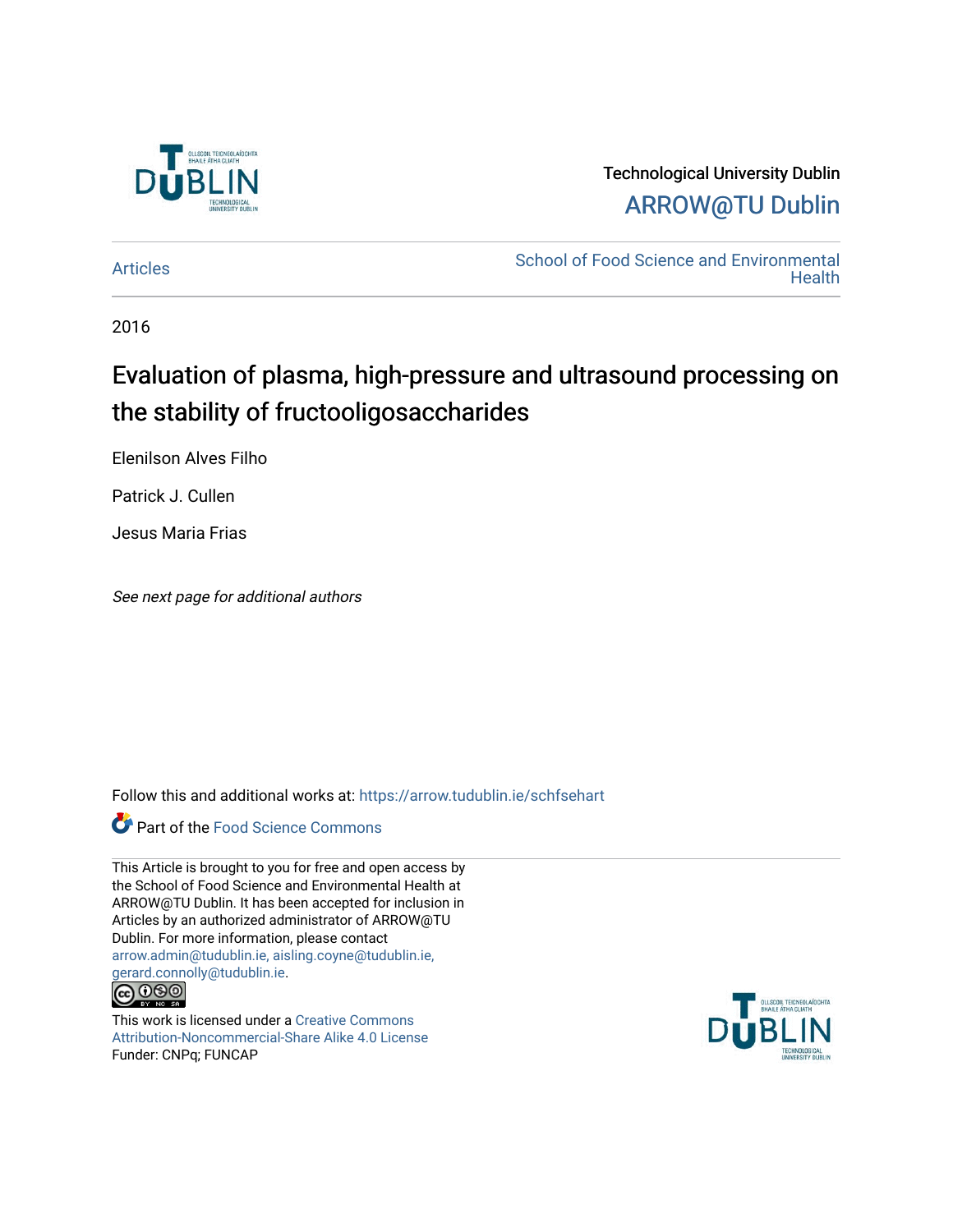### Authors

Elenilson Alves Filho, Patrick J. Cullen, Jesus Maria Frias, Paula Bourke, Brijesh Tiwari, Edy Brito, Sueli Rodrigues, and Fabiano Fernandes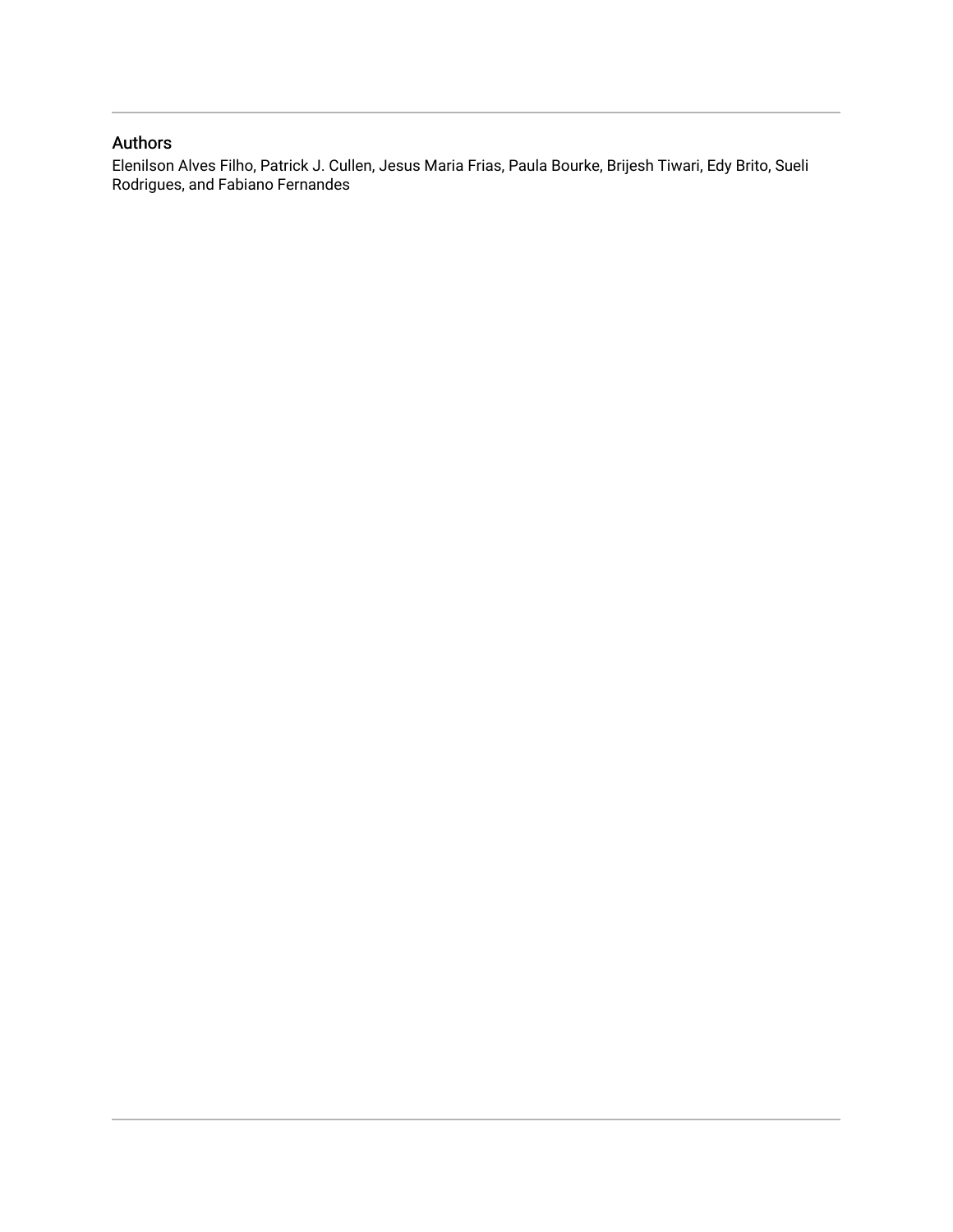## Evaluation of plasma, high-pressure and ultrasound processing on the stability of fructooligosaccharides

Elenilson G. Alves Filho,<sup>1,2</sup> Patrick J. Cullen,<sup>3,4</sup> Jesus M. Frias,<sup>3</sup> Paula Bourke,<sup>3</sup> Brijesh K. Tiwari,<sup>5</sup> Edy S. Brito,<sup>2</sup> Sueli Rodrigues<sup>1</sup> & Fabiano A.N. Fernandes<sup>6\*</sup>

- 1 Departamento de Tecnologia de Alimentos, Universidade Federal do Ceara, Campus do Pici, Bloco 858, 60440-900, Fortaleza, CE, Brazil
- 2 Embrapa Agroindustria Tropical, Fortaleza, CE, Brazil

3 Dublin Institute of Technology, School of Food Science and Environmental Health, Dublin, UK

4 School of Chemical Engineering, University of New South Wales, Sydney, NSW, Australia

- 5 Teagasc Food Research Centre, Department of Food Biosciences, Dublin, UK
- 6 Universidade Federal do Ceara, Departamento de Engenharia Quımica, Campus do Pici, Bloco 709, 60440-900 Fortaleza, CE, Brazil

(Received 7 April 2016; Accepted in revised form 24 May 2016)

**Summary** Fructooligosaccharides (FOS) are among the main carbohydrates with prebiotic activity, and they are the most applied functional carbohydrate ingredient in the food industry. FOS are known to hydrolyse when subjected to thermal processing, thus partially losing its functional properties. In this study, we evaluate whether three nonthermal technologies are suitable for processing FOS regarding its stability after processing. FOS were subjected to ultrasound, high-pressure processing (HPP) and atmospheric cold plasma (ACP). The FOS solution, 70 g  $L^{-1}$ , was set at a concentration recommended for human intake. The treatments were carried out at operating conditions usually used for microbial inactivation in foods (HPP at 450 MPa for 5 min; US at 600–1200 W L<sup>-1</sup> for 5 min; ACP at 70 kV for 15–60 s). NMR and HPLC analysis of the FOS components showed that ACP, ultrasound and HPP have not induced any significant change on FOS concentration  $\langle 2.0\% \rangle$  nor on the degree of polymerisation of the FOS  $\langle 3.3\% \rangle$ . Contrarily to what is reported for thermal treatments, these nonthermal technologies were considered suitable for FOS processing.

Keywords Fructooligosaccharides, functional carbohydrates, high-pressure processing, NMR, nonthermal technology.

#### Introduction

Supplementation of beverages and foods with nutraceutical components improves their nutritional quality (Breithaupt, 2001; Renuka et al., 2009). Fortification with probiotics or with prebiotics is a recent trend in this market, and several new products have been developed and marketed in the past few years (Luckow et al., 2006). Prebiotics like fructooligosaccharides (FOS) have attracted special attention because of their nutraceutical properties and because they have a sweet taste similar to sucrose (Yun, 1996). FOS have been incorporated in several food products because they are easier to add into some foods than other probiotics (Macfarlane et al., 2006; Ranadheera et al., 2010).

Fructooligosaccharides are fructose oligomers consisting of a chain of fructosyl moieties linked by a  $\beta$  $(2-1)$ -glycosidic bond, which is linked by an  $\alpha$  (1-2)- glycosidic bond to a single glucose unit at the nonreducing end (L'Homme et al., 2003a,b). The number of fructosyl moieties ranges between 3 and 8. FOS act as a functional food ingredient, regulate the growth of beneficial bifidobacteria in the digestive tract, reduce total cholesterol and provide a general improvement in human health (Tomomatsu, 1994; Rastall, 2010; Morris & Morris, 2012; Saad et al., 2013).

One of the main problems when incorporating FOS into food products is that most processes, including pasteurisation and/or sterilisation, trigger the chemical hydrolysis of these components (L'Homme et al., 2003a,b; Courtin et al., 2009). FOS hydrolyse at low pH and mild temperatures, which are conditions easily achieved during processing and long-term storage (Charalampopoulos & Rastall, 2012). Studies with FOS decomposition showed a first-order kinetic rate for the hydrolysis of FOS and sucrose, but with a much lower activation energy for FOS than for sucrose, indicating that less energy is required to \*Correspondent: Fax: +55 85 33669610; e-mail: fabiano@ufc.br hydrolyse FOS (L'Homme et al., 2003a,b). Studies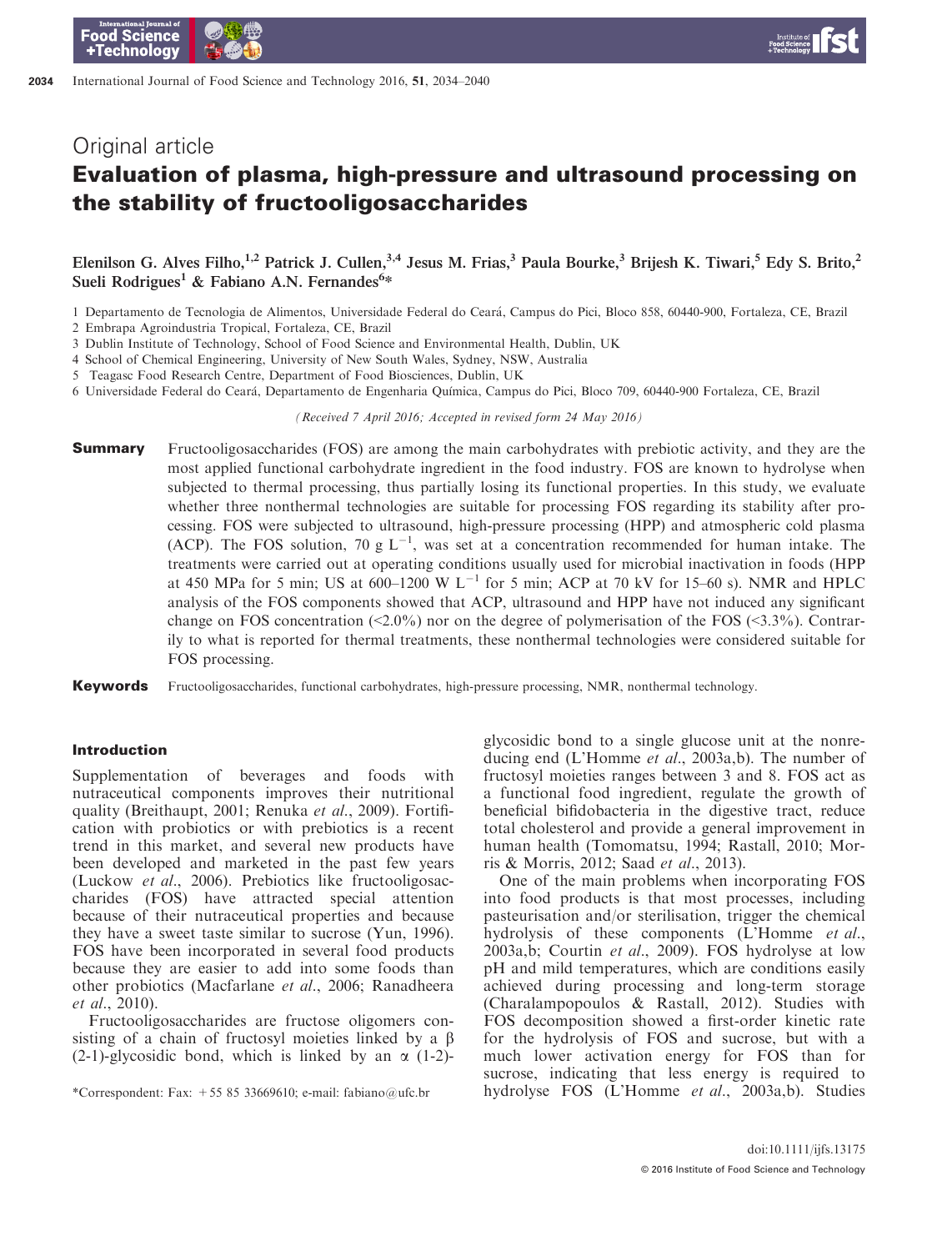Nonthermal processes, such as atmospheric cold plasma, high-pressure processing and ultrasound processing, have been shown as potential substitutes to thermal processes and are being applied in some applications in the food industry. Several studies showed that these nonthermal processes have positive impact on the nutritional and sensory quality of many food products (Denes, 2004; Perera et al., 2009; Fernandes et al., 2010; Garcia-Noguera et al., 2010; Costa et al., 2011). These nonthermal processes could prevent the hydrolysis of FOS because of the milder operating conditions that are applied.

In this work, the influence of three nonthermal processes was evaluated on the stability of FOS. Plasma processing, high-pressure processing and ultrasound processing followed by high-pressure processing were applied to an aqueous FOS solution, and the retention of FOS was evaluated. A model solution was used to evaluate the direct effect of these processes on FOS hydrolysis.

### Materials and methods

#### Materials and sample preparation

Commercial fructooligosaccharides (FOS) (Orafti P95) were donated by Beneo GmbH (Mannheim, Germany) and consisted of FOS with five different degrees of polymerisation (DP). The samples subjected to plasma, ultrasound and high-pressure processing (HPP) were prepared diluting FOS into distilled water obtaining a solution of 70  $g L^{-1}$ . This concentration of FOS was set taking into account the recommended human intake reported by some authors (Alles et al., 1999; Carabin & Flamm, 1999; Al-Sheraji et al., 2013) and considers a daily intake of up to 500 mL of FOS containing products. Up to this date (May/2016), there is no official recommended human intake set by agencies such as FAO, FDA or others.

The concentrations of FOS, fructose and glucose of the untreated FOS solution were:  $3.1 \pm 0.1$  of fructose,  $4.2 \pm 0.1$  of glucose,  $14.2 \pm 0.1$  of DP3,  $14.2 \pm 0.1$  of DP4,  $31.0 \pm 0.1$  of DP5,  $3.3 \pm 0.1$  of FOS with higher degrees of polymerisation (which will be denoted as  $DP5 +$ ).

#### Sample processing

Plasma processing was carried out applying atmospheric cold plasma (ACP) to the samples at four different processing times (15, 30, 45 and 60 s) and in two different positions concerning the plasma beam:

direct plasma exposure (IN) and indirect plasma exposure (OUT). Before applying ACP, 20 mL of the FOS solution was placed in Petri dishes of 50 mm of diameter and were packaged inside polyethylene terephthalate (PET) trays. The experiments were carried out at a discrete voltage of 70 kV using ambient air at atmospheric pressure conditions. Full description of the experimental apparatus can be found in Segat et al. (2015). The treatment time was selected based on a previous study carried for pathogens inactivation. As reported by Ziuzina et al. (2015), complete bacterial inactivation was achieved after 20 s of direct exposure and 45 s of indirect exposure.

High-pressure processing was carried out in an industrial hydrostatic unit (Hiperbaric 420) at HPP Tolling Ltd (Dublin, Ireland). The samples were conditioned in transparent polyethylene flasks of 250 mL and subjected to high-pressure processing at 450 MPa for 300 s, with water at  $7 \text{ °C}$  as the pressure-transmitting medium. The time taken to reach the target pressure was 180 s and decompression took 15 s. This condition was chosen because it is the condition most used in the industry and because it has been known to be effective against microorganisms (Uckoo et al., 2013; Chen et al., 2015).

Ultrasound was applied to the FOS solution using a probe ultrasound (Branson 500, Emerson Technologies GmbH, Dietzenbach, Germany). Two ultrasound power densities were applied to 250 mL of solution:  $600$  and 1200 W L<sup>-1</sup>. Ultrasound processing was carried out for 5 min. After ultrasound application, the FOS solution was further processed by HPP applying the same conditions described previously. The use of ultrasound followed by HPP processing was carried out because ultrasound alone is not very efficient in inactivating microorganisms, but HPP can enhance the inactivation of some microorganisms and spores (Evelyn & Silva, 2016).

All experiments were carried out in triplicate, and all analysis was performed in triplicate. Results are presented as mean and standard deviations.

### HPLC analysis and quantification

High-performance liquid chromatography (HPLC) was performed in a Shimadzu prominence 20AB equipment to quantify the FOS in water after plasma, ultrasound and HPP treatments. The samples were filtered through a Teflon<sup>TM</sup> filter (0.45  $\mu$ m) to remove fine particulates, and then, 1.0 mL of the filtrate was transferred to vials for HPLC analysis.

The chromatographic separation was performed using a Supelco<sup>TM</sup> sulfonated polystyrene/divinylbenzene column resin in calcium form  $(300 \times 7.8 \text{ mm})$ I.D.). The detector employed was a refractive index (RI-10A) detector. The injection volume was  $20 \mu L$  in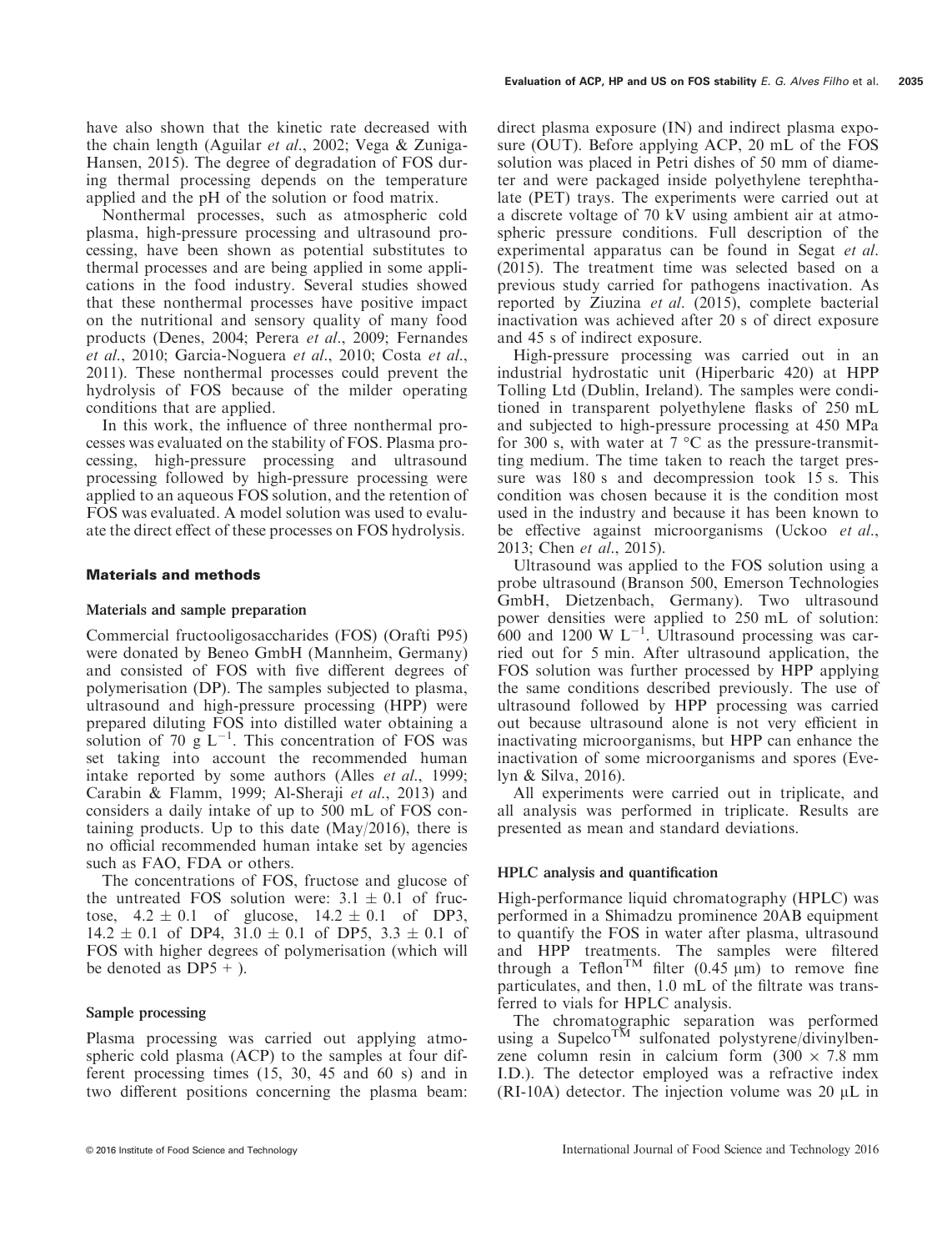isocratic elution (100% of H<sub>2</sub>O) for 30 min at 80 °C and 0.5 mL min<sup>-1</sup> followed by 5 min of cleaning step.

Peaks were identified based on the retention times (tr), compared with standards. The standard curve for kestose, nystose, fructofuranosyl-nystose, fructose and sucrose was built over a concentration range of 40.3 to 100.2 mg  $L^{-1}$  ( $R^2$  value of 0.998).

The combined uncertainty of the method was estimated from the standard deviation of the chromatogram integration from the duplicate analyses, pipette and balance errors.

#### NMR analysis

The NMR experiments were performed in an Agilent 600-MHz spectrometer equipped with a 5 mm (H- $F/{}^{15}N-{}^{31}P$ ) inverse detection One Probe<sup>TM</sup> with actively shielded  $Z$  gradient. The  ${}^{1}H$  NMR spectra were performed using the PRESAT pulse sequence for nondeuterated water suppression ( $\delta$  4.85). The data were acquired with the RF pulse (p1) calibrated and 16 scans, 64k of time domain points for a spectral window of 16 ppm, acquisition time of 3.3 s and a relaxation delay of 2.0 s. The spectra were calibrated externally to the TMSP-d4 resonance  $(\delta 0.0)$  and temperature controlled to 298 K.

One-bond <sup>1</sup>H-<sup>13</sup>C HSQC NMR experiments were acquired using the standard spectrometer library pulse sequences, with an evolution delay of 1.7 ms for an average <sup>1</sup>J(C,H) of 146 Hz, 1442  $\times$  200 data matrix, 96 scans per t1 increment, spectral widths of 9615.4 Hz in f2 and 30165.9 Hz in f1 and relaxation delay of 1.0 s.

#### Results and discussion

The aqueous FOS solutions were processed by atmospheric cold plasma, HPP and combined ultrasound and HPP. The  ${}^{1}H-{}^{13}C$  HSQC NMR spectra of the untreated FOS solution (standard) and of all treated samples were similar. Figure 1 presents the spectra of the standard FOS solution. Figures 2 and 3 present the spectra of the solution after 60 s under direct cold air plasma treatment and after 5 min subjected to



Figure 1 HSQC NMR spectra of the FOS standard solution (70 g  $L^{-1}$ ).

Figure 2 HSQC NMR spectra of the FOS standard solution after direct plasma treatment (70 kV for 60 s).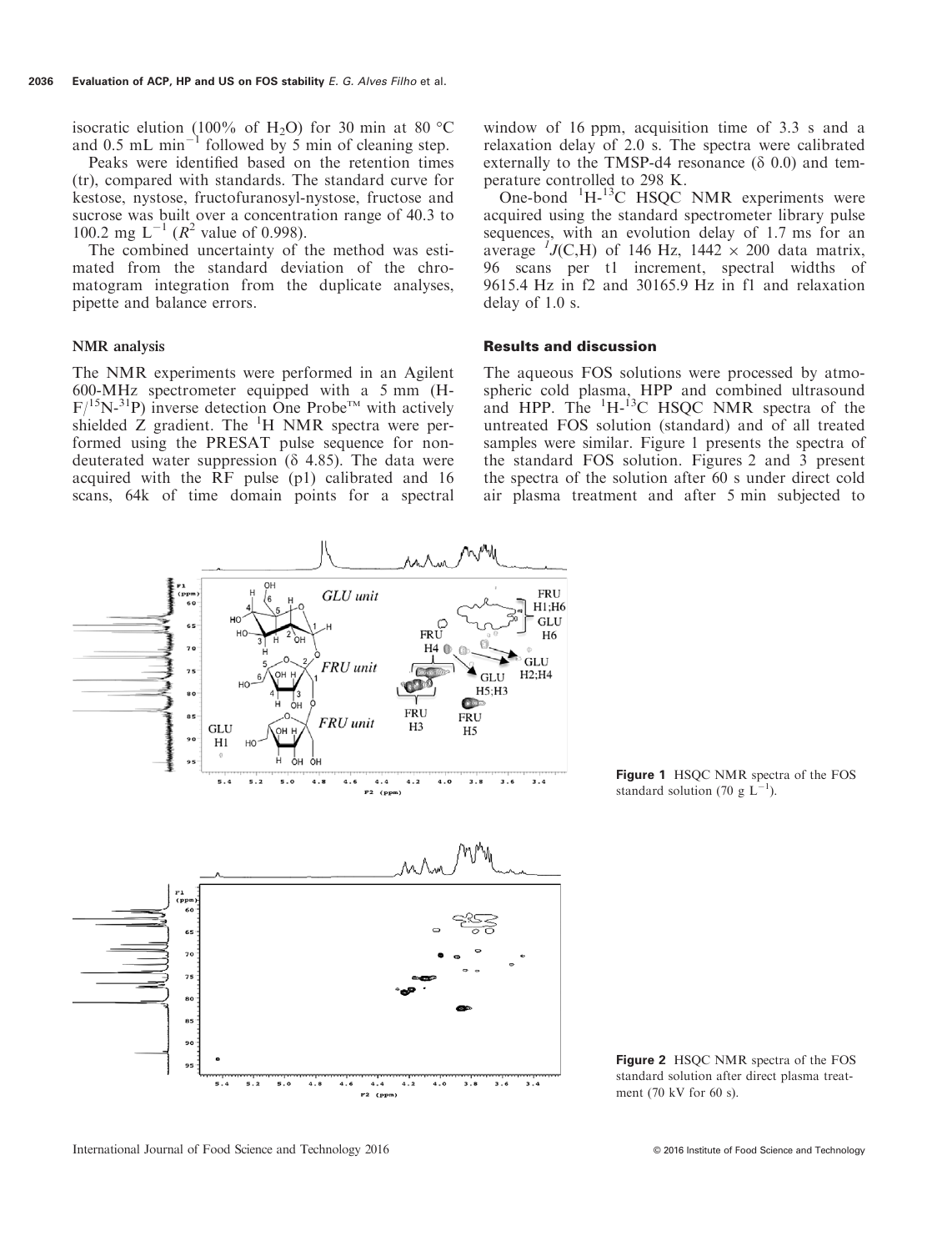

ultrasound (1200 W  $L^{-1}$ ) followed by HPP treatment, which can be considered the most drastic treatments and that could theoretically infer in the highest changes in the FOS.

It could be concluded that the plasma, HPP and ultrasound processes did not change the FOS composition and did not result in any kind of depolymerisation by hydrolysis of the FOS. Analysing the results from the  $1H^{-13}C$  HSQC NMR spectra, none of the processes and none of the different process conditions that were tested were able to hydrolyse the FOS in aqueous solution ( $P < 0.05$ ).

The samples were also submitted to HPLC analysis because the RID detector in HPLC has a much higher sensibility then NMR spectrometry. The analysis by this second methodology was carried out to whether confirm the results obtained by NMR analysis or to detect any change in FOS that the NMR could not detect.

The data obtained from the HPLC analysis were used to quantify the FOS, fructose and glucose in the aqueous solutions. The concentrations of kestose (DP3), nystose (DP4), fructofuranosyl-nystose (DP5), higher FOS ( $DP5 +$ ), fructose and glucose were determined through a calibration curve and confirmed by mass balance of the free fructose and glucose and as linked monomer in FOS.

Table 1 presents the concentration of FOS after direct atmospheric cold plasma treatment of the FOS solution and the relative changes observed after the treatment. The direct plasma treatment has not showed any significant change ( $P < 0.05$ ) in the concentration of FOS and corroborated with the results obtained through NMR analysis. Tukey's test was carried out with the data and confirmed that the concentration of each degree of polymerisation was statistically similar at each processing time that was studied and to the control (untreated FOS solution).

Cold plasma treatment produces several different free radicals, anions and cations that can lead to polymerisation of several organic compounds (Song *et al.*, 2013; Hazrati et al., 2014; Liu et al., 2014). No further polymerisation of FOS occurred during direct plasma treatment, because the concentration of the several degrees of FOS oligomers remained constant and no decrease in the concentration of fructose or glucose was observed, which would indicate polymerisation of the compounds.

The treatment with indirect cold air plasma also did not change significantly  $(P < 0.05)$  the concentration

**Table 1** Concentration and relative changes of FOS, fructose and glucose (g  $L^{-1}$ ) after direct plasma processing

| Component       | Concentration (g $L^{-1}$ ) |                        |                             |                           |                             | Change in concentration (g $L^{-1}$ ) |                 |                 |        |
|-----------------|-----------------------------|------------------------|-----------------------------|---------------------------|-----------------------------|---------------------------------------|-----------------|-----------------|--------|
|                 | 0 s (initial)               | 15 <sub>s</sub>        | 30 <sub>s</sub>             | 45 <sub>s</sub>           | 60 s                        | 15 <sub>s</sub>                       | 30 <sub>s</sub> | 45 <sub>s</sub> | 60 s   |
| $DP5+$          | $3.3 + 0.1^a$               | $3.3 + 0.1^a$          | $3.3 + 0.1^a$               | $3.3 + 0.1^a$             | $3.3 + 0.1^a$               | 0.0                                   | 0.0             | 0.0             | 0.0    |
| DP <sub>5</sub> | $31.0 \pm 0.1^{\rm b}$      | $31.0 + 0.1^b$         | 31.0 $\pm$ 0.1 <sup>b</sup> | $31.0 + 0.1^b$            | $30.9 + 0.1^{\rm b}$        | 0.0                                   | 0.0             | 0.0             | $-0.1$ |
| DP4             | $14.2 \pm 0.1^{\circ}$      | $14.2 \pm 0.1^{\circ}$ | $14.3 \pm 0.1^{\circ}$      | $14.3 \pm 0.1^{\circ}$    | $14.3 \pm 0.1^{\circ}$      | 0.0                                   | 0.1             | 0.0             | 0.1    |
| DP3             | $14.2 \pm 0.1^{\rm d}$      | $14.2 \pm 0.1^d$       | $14.2 + 0.1^d$              | $14.2 + 0.1$ <sup>d</sup> | $14.2 \pm 0.1$ <sup>d</sup> | 0.0                                   | 0.0             | 0.0             | 0.0    |
| Glucose         | $4.2 \pm 0.1^e$             | $4.2 \pm 0.1^e$        | $4.2 \pm 0.1^e$             | $4.2 + 0.1^e$             | $4.2 + 0.1^e$               | 0.0                                   | 0.0             | 0.0             | 0.0    |
| Fructose        | $3.1 \pm 0.1^{\dagger}$     | $3.1 + 0.1^{\dagger}$  | $3.0 \pm 0.1^{\circ}$       | $3.0 \pm 0.1^{\dagger}$   | $3.1 + 0.1^{\dagger}$       | 0.0                                   | $-0.1$          | 0.0             | 0.1    |

Figures with the same letters are not significantly different ( $P < 0.05$ ).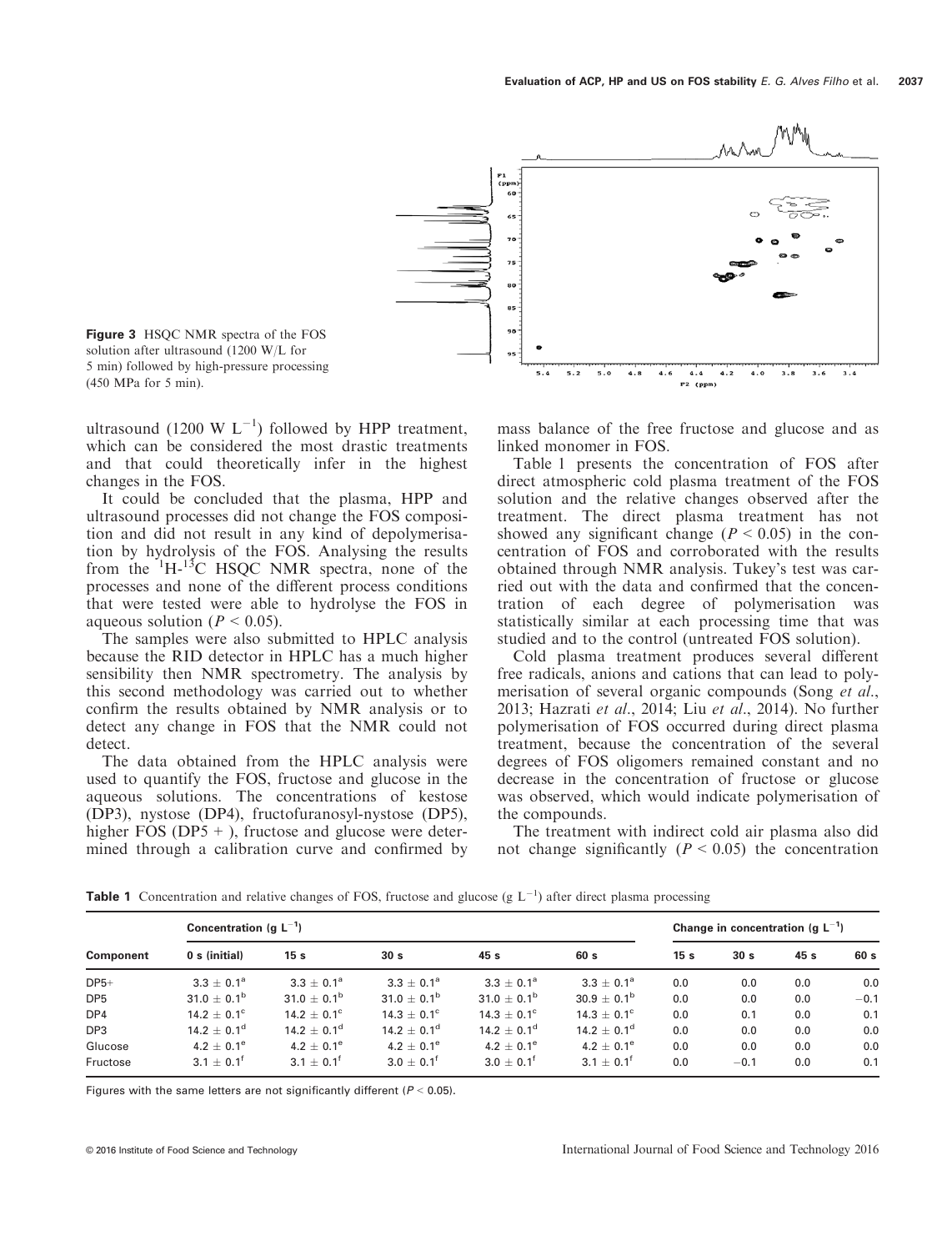of FOS, glucose and fructose in the solution (Table 2). The indirect plasma treatment is usually less intense than the direct plasma treatment. The number of free radicals, anions and cations is lower, and the energy transferred from plasma to the treated solution is lower as well. The results obtained from indirect plasma treatment showed also that no depolymerisation or hydrolysis of FOS occurred. Similar to the results observed with direct plasma treatment, Tukey's test has confirmed that the concentration of each degree of polymerisation was statistically similar at each processing time that was tested and to the control.

These results are positive, because direct and indirect plasma treatment could be applied to liquids (milk, juices and others) containing FOS without compromising the concentration of FOS and thus its prebiotic potential.

Table 3 presents the concentration of FOS after high-pressure processing (HPP) and after ultrasonic treatment followed by HPP of the FOS solution. No significant change was observed in the concentration of FOS after the application of these processes  $(P < 0.05)$ . The retention of FOS in HPP is related to the mechanical nature of this process and because no chemical species are usually produced during its application.

Depolymerisation of FOS was a concern because some studies showed that some polysaccharides hydrolyse when subjected to ultrasound application. Studies showed that high power low frequency ultrasound produces cavitation that are able to split macromolecules in a nonrandom way, producing a narrower mass distribution polysaccharide (Price, 1990). Cavitations produced by ultrasound application were able to reduce the average chain length of dextran, starch, xanthan and chitin (Szu et al., 1986; Lorimer et al., 1995; Takahashi et al., 1995; Berth et al., 1996; Portenlänger  $&$  Heusinger, 1997).

The application of ultrasound prior to HPP, however, could lead to hydrolysis of FOS molecules because the cavitation produced in the aqueous solution generates free radicals that could theoretically attack the FOS molecules. The results showed the FOS solution maintained its characteristics and that this kind of molecules is not susceptible to hydrolysis by ultrasound. Tukey's test was carried out with the data and confirmed that the concentration of each degree of polymerisation was statistically similar to the control (untreated FOS solution).

Thermal processing of FOS, reported by several works (L'Homme et al., 2003a,b; Huebner et al., 2008; Courtin et al., 2009; Campos et al., 2016), showed a significant change in FOS content and high rates of

**Table 2** Concentration and relative changes of FOS, fructose and glucose (g  $L^{-1}$ ) after indirect plasma processing

| Component       | Concentration (g $L^{-1}$ ) |                       |                         |                             |                        | Change in concentration (g $L^{-1}$ ) |                 |        |        |
|-----------------|-----------------------------|-----------------------|-------------------------|-----------------------------|------------------------|---------------------------------------|-----------------|--------|--------|
|                 | 0 s (initial)               | 15 <sub>s</sub>       | 30 <sub>s</sub>         | 45 s                        | 60 s                   | 15 <sub>s</sub>                       | 30 <sub>s</sub> | 45 s   | 60 s   |
| $DP5+$          | $3.3 \pm 0.1^{\circ}$       | $3.3 + 0.1^a$         | $3.3 + 0.1^a$           | $3.3 + 0.1^a$               | $3.3 + 0.1^a$          | 0.0                                   | 0.0             | 0.0    | 0.0    |
| DP <sub>5</sub> | $31.0 \pm 0.1^{\rm b}$      | $31.1 + 0.1^b$        | $31.0 \pm 0.1^{\rm b}$  | 31.0 $\pm$ 0.1 <sup>b</sup> | $30.9 \pm 0.1^{\rm b}$ | 0.1                                   | 0.0             | 0.0    | $-0.1$ |
| DP4             | $14.2 \pm 0.1^{\circ}$      | $14.3 + 0.1^{\circ}$  | $14.3 \pm 0.1^{\circ}$  | $14.2 \pm 0.1^{\circ}$      | $14.3 + 0.1^{\circ}$   | 0.1                                   | 0.0             | $-0.1$ | 0.1    |
| DP3             | $14.2 \pm 0.1^{\rm d}$      | $14.2 + 0.1^d$        | $14.2 + 0.1^d$          | $14.2 + 0.1^d$              | $14.2 + 0.1d$          | 0.0                                   | 0.0             | 0.0    | 0.0    |
| Glucose         | $4.2 \pm 0.1^e$             | $4.2 \pm 0.1^e$       | $4.2 \pm 0.1^e$         | $4.2 \pm 0.1^e$             | $4.2 + 0.1^e$          | 0.0                                   | 0.0             | 0.0    | 0.0    |
| Fructose        | $3.1 + 0.1^{\dagger}$       | $3.0 + 0.1^{\dagger}$ | $3.0 \pm 0.1^{\dagger}$ | $3.0 + 0.1^{\dagger}$       | $3.1 + 0.1^{\dagger}$  | $-0.1$                                | 0.0             | 0.0    | 0.1    |

Figures with the same letters are not significantly different ( $P < 0.05$ ).

**Table 3** Concentration and relative changes of FOS, fructose and glucose  $(g L^{-1})$  after treatments with HPP and with ultrasound application followed by HPP

| Component       | Concentration (g $L^{-1}$ ) |                             |                                 |                                  |            | Change in concentration (g $L^{-1}$ ) |                                  |  |  |
|-----------------|-----------------------------|-----------------------------|---------------------------------|----------------------------------|------------|---------------------------------------|----------------------------------|--|--|
|                 | Control                     | <b>HPP</b>                  | US (600 W $L^{-1}$ )<br>$+$ HPP | US (1200 W $L^{-1}$ )<br>$+$ HPP | <b>HPP</b> | US (600 W $L^{-1}$ )<br>$+$ HPP       | US (1200 W $L^{-1}$ )<br>$+$ HPP |  |  |
| $DP5+$          | $3.3 \pm 0.1^{\circ}$       | $3.3 + 0.1^a$               | $3.3 \pm 0.1^{\circ}$           | $3.3 + 0.1^a$                    | 0.0        | 0.0                                   | 0.0                              |  |  |
| DP <sub>5</sub> | 31.0 $\pm$ 0.1 <sup>b</sup> | 31.1 $\pm$ 0.1 <sup>b</sup> | 31.0 $\pm$ 0.1 <sup>b</sup>     | 31.0 $\pm$ 0.1 <sup>b</sup>      | 0.1        | 0.0                                   | 0.0                              |  |  |
| DP4             | 14.2 $\pm$ 0.1 <sup>c</sup> | $14.2 \pm 0.1^{\circ}$      | $14.3 \pm 0.1^{\circ}$          | $14.3 \pm 0.1^{\circ}$           | 0.0        | 0.1                                   | 0.1                              |  |  |
| DP3             | $14.2 \pm 0.1^d$            | $14.2 \pm 0.1^d$            | $14.3 \pm 0.1^d$                | $14.3 \pm 0.1^d$                 | 0.0        | 0.1                                   | 0.1                              |  |  |
| Glucose         | $4.2 + 0.1^e$               | $4.2 + 0.1^e$               | $4.2 + 0.1^e$                   | $4.2 + 0.1^e$                    | 0.0        | 0.0                                   | 0.0                              |  |  |
| Fructose        | $3.1 \pm 0.1^{\circ}$       | $2.9 \pm 0.1^{\circ}$       | $2.9 + 0.1^{\dagger}$           | $2.9 + 0.1^{\dagger}$            | $-0.2$     | $-0.2$                                | $-0.2$                           |  |  |

Figures with the same letters are not significantly different ( $P < 0.05$ ).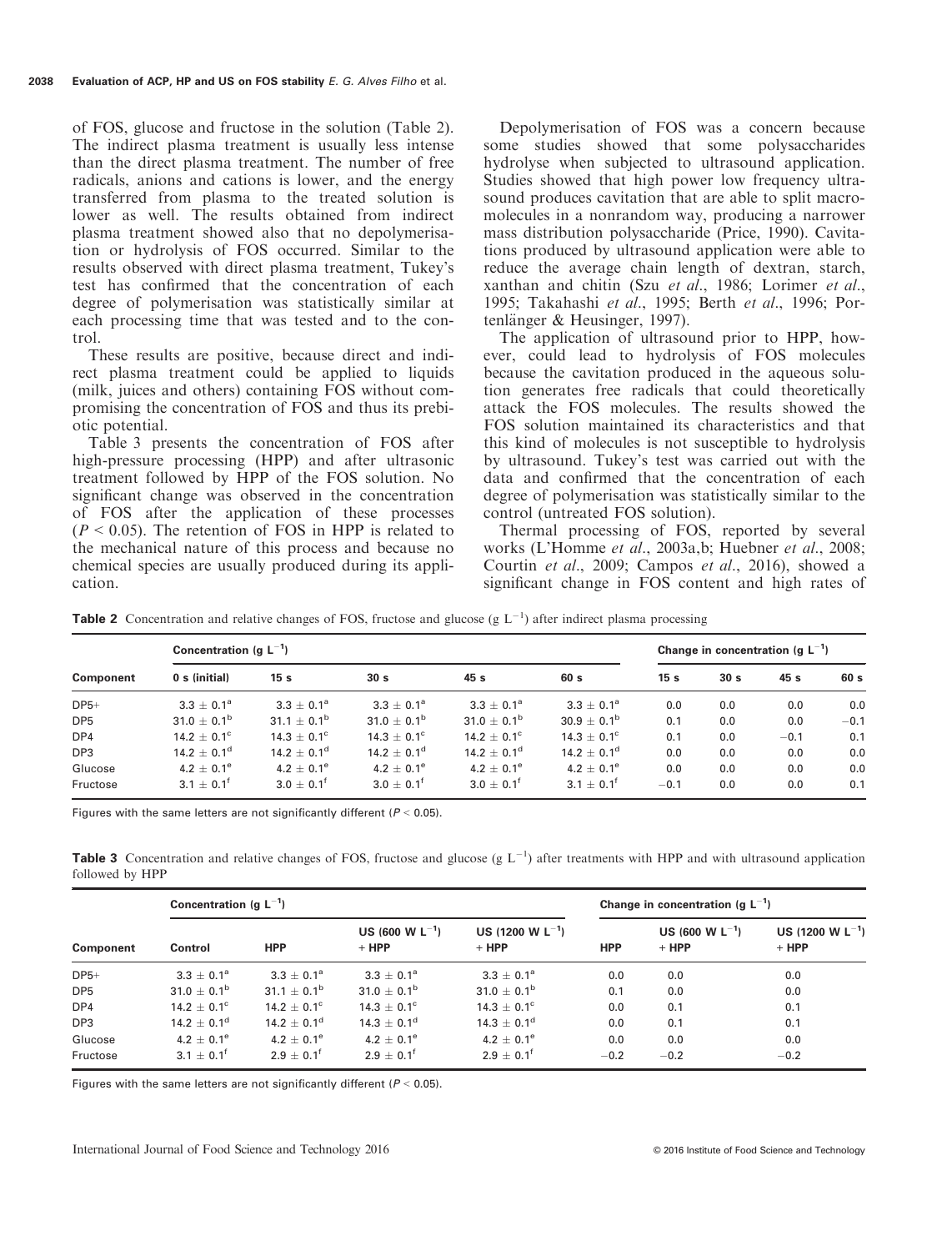hydrolysis. Courtin et al. (2009) reported losses up to 65% of FOS in model solution after 15 min of processing at 100 °C. According to the authors, FOS were very sensitive to hydrolysis during thermal processing and much more sensitive than AXOS (arabinoxylooligosaccharides) and XOS (xylooligosaccharides). It was found that the hydrolysis of FOS increased with increasing temperature. The results reported by Vega & Zuniga-Hansen (2015) has shown a low retention of FOS (<80%) after thermal processing in a citrate buffer solution and also in orange and tomato juice. However, their results differ from the results of Courtin et al. (2009) regarding the influence of the temperature, because it was found that the hydrolysis of FOS decreased with increasing temperature. Studies carried out with blanching of yacon showed that blanching (50–80 °C) has caused the hydrolysis of FOS, reducing the contents of FOS by 13 to 32% depending on the temperature that was applied (Campos et al., 2016).

The insignificant changes found after the different treatments and exposures indicate that these nonthermal processes did not affect the FOS concentration. The stability of these compounds is an advantage because the nonthermal sterilisation processes represents rapid, efficient and reliable alternatives to improve the quality of food.

#### Conclusions

Atmospheric cold plasma (direct or indirect application), high-pressure processing (HPP) and ultrasonic treatment followed by HPP did not change significantly the concentration of FOS solution and have not hydrolysed the FOS molecules. The results indicate that these nonthermal processes may be applied to liquids containing FOS in its formulation, without compromising its concentration and thus prebiotic potential. The nonthermal processes studied herein resulted in a much higher retention of FOS than the traditional thermal processing.

#### Acknowledgments

The authors thank CNPq and FUNCAP for the financial support and for the award of scholarship, to Healy Group for the FOS sample and to HPP Tolling Ltd (Dublin, Ireland) for enabling the use of the HPP equipment.

#### References

- Aguilar, R., Ramírez, J.A., Garrote, G. & Vásquez, M. (2002). Kinetic study of the acid hydrolysis of sugar cane bagasse. Journal of Food Engineering, 55, 309–318.
- Alles, M.S., Roos, N.M.D., Bakx, J.C., Lisdonk, E.V.D., Zock, P.L. & Hautvast, J.G.A.J. (1999). Consumption of fructooligosaccharides does not favorably affect blood glucose and serum lipid

concentrations in patients with type 2 diabetes. American Journal of Clinical Nutrition, 69, 64–69.

- Al-Sheraji, S.H., Ismail, A., Manap, M.Y., Mustafa, S., Yusof, R.M. & Hassan, F.A. (2013). Prebiotics as functional foods: a review. Journal of Functional Foods, 5, 1542–1553.
- Berth, G., Dautzenberg, H., Christensen, B.E., Harding, S.E., Rother, G. & Smidosrod, O. (1996). Static light scattering studies on xanthan in aqueous solutions. Macromolecules, 29, 3491– 3498.
- Breithaupt, D.E. (2001). Determination of folic acid by ion-pair RP-HPLC in vitamin-fortified fruit juices after solid-phase extraction. Food Chemistry, 74, 521–525.
- Campos, D., Aguilar-Galvez, A. & Pedreschi, R. (2016). Stability of fructooligosaccharides, sugars and colour of yacon (Smallanthus sonchifolius) roots during blanching and drying. International Journal of Food Science and Technology, 51, 1958-1966.
- Carabin, I.G. & Flamm, W.G. (1999). Evaluation of safety of inulin and oligofructose as dietary fiber. Regulatory Toxicology and Pharmacology, 30, 268–282.
- Charalampopoulos, D. & Rastall, R.A. (2012). Prebiotics in foods. Current Opinions in Biotechnology, 23, 187–191.
- Chen, J., Zheng, X., Dong, J., Chen, Y. & Tian, J. (2015). Optimization of effective high hydrostatic pressure treatment of Bacillus subtilis in Hami melon juice.  $LWT - Food Science$  and Technology, 60, 1168–1173.
- Costa, M.G.M., Fonteles, T.V., Jesus, A.L.T. et al. (2011). Highintensity ultrasound processing of pineapple juice. Food and Bioprocess Technology, 6, 997–1006.
- Courtin, C.M., Swennen, K., Verjans, P. & Delcour, J.A. (2009). Heat and pH stability of prebiotic arabinoxylooligosaccharides, xylooligosaccharides and fructooligosaccharides. Food Chemistry, 112, 831–837.
- Denes, F. (2004). Macromolecular plasma-chemistry: an emerging field of polymer science. Progress in Polymer Science, 29, 815–885.
- Evelyn & Silva, F.V.M. (2016). High pressure processing pretreatment enhanced the thermosonication inactivation of Alicyclobacillus acidoterrestris spores in orange juice. Food Control, 62, 365– 372.
- Fernandes, F.A.N., Rodrigues, S., Law, C.L. & Mujumdar, A.S. (2010). Drying of exotic tropical fruits: a comprehensive review. Food and Bioprocess Technology, 4, 163–185.
- Garcia-Noguera, J., Oliveira, F.I.P., Gallão, M.I., Weller, C.L., Rodrigues, S. & Fernandes, F.A.N. (2010). Ultrasound-assisted osmotic dehydration of strawberries: effect of pretreatment time and ultrasonic frequency. Drying Technology, 28, 294–303.
- Hazrati, H.D., Whittle, J.D. & Vasilev, K. (2014). A mechanistic study of the plasma polymerization of ethanol. Plasma Processes and Polymers, 11, 149–157.
- Huebner, J., Wehling, R.L., Parkhurst, A. & Hutkins, R.W. (2008). Effect of processing conditions on the prebiotic activity of commercial prebiotics. International Dairy Journal, 18, 287–293.
- L'Homme, C., Arbelot, M., Puigserver, A. & Biagini, A. (2003a). Kinetics of hydrolysis of fructooligosaccharides in mineral-buffered aqueous solutions: influence of pH and temperature. Journal of Agricultural and Food Chemistry, 51, 224–228.
- L'Homme, C., Puigserver, A. & Biagini, A. (2003b). Effect of foodprocessing on the degradation of fructooligosaccharides in fruit. Food Chemistry, 82, 533–537.
- Liu, D., Zhang, Y., Sun, X. & Chang, P.R. (2014). Recent advances in bio-sourced polymeric carbohydrate/nanotube composites. Journal of Applied Polymer Science, 131, 40359. doi[:10.1002/app.40359](http://dx.doi.org/10.1002/app.40359).
- Lorimer, J.P., Mason, T.J., Cuthbert, T.C. & Brookfield, E.A. (1995). Effect of ultrasound on the degradation of aqueous native dextran. Ultrasonics sonochemistry, 2, S55–S57.
- Luckow, T., Sheehan, V., Fitzgerald, G. & Delahunty, C. (2006). Exposure, health information and flavour-masking strategies for improving the sensory quality of probiotic juice. Appetite, 47, 315– 323.